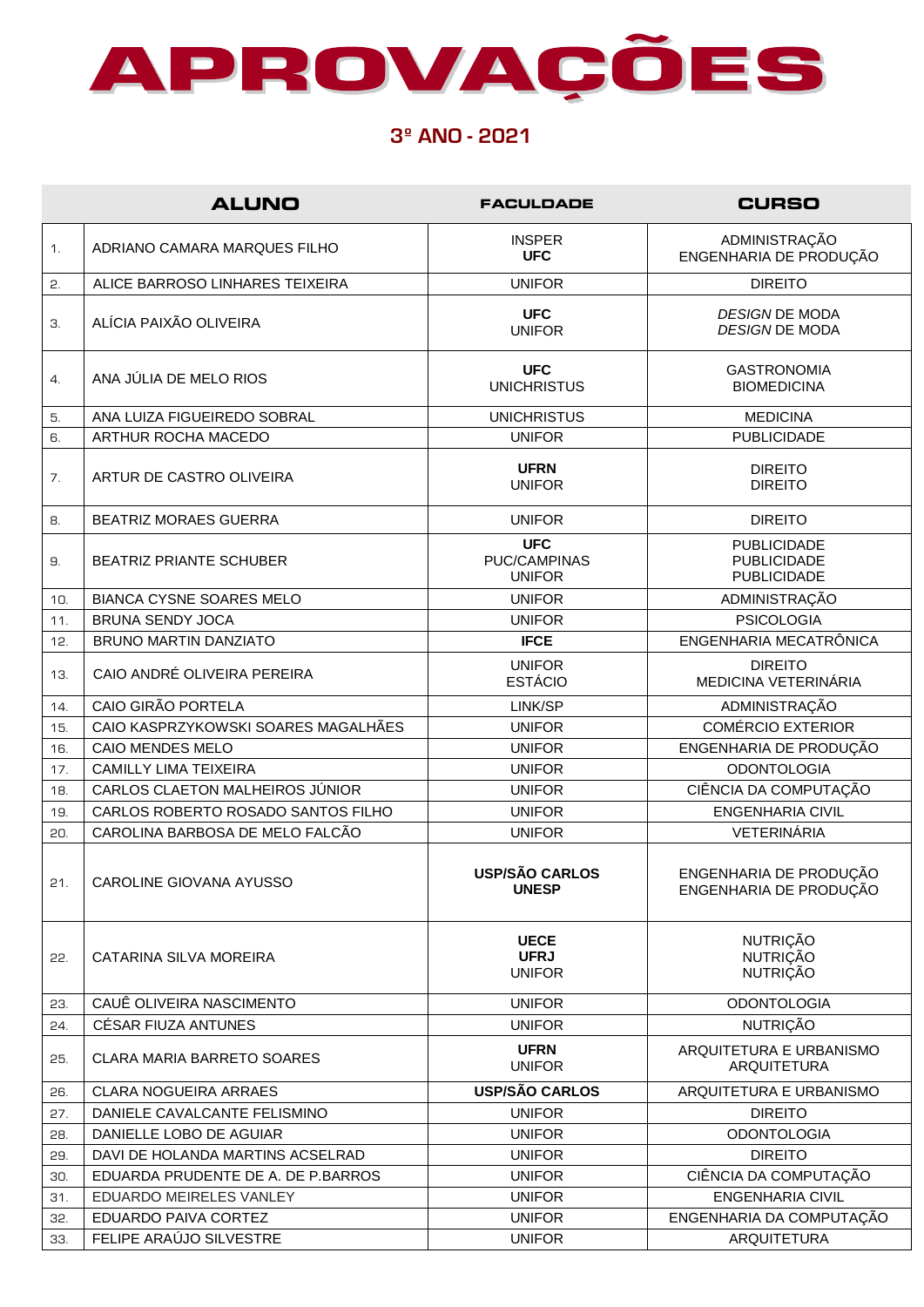| 34. | FERNANDA MALHEIROS DA SILVA              | <b>UNIFOR</b>                                | CIÊNCIAS ECONÔMICAS                                           |
|-----|------------------------------------------|----------------------------------------------|---------------------------------------------------------------|
| 35. | FRANCISCO CÉSAR LOPES NETO               | <b>UNIFOR</b>                                | <b>PSICOLOGIA</b>                                             |
| 36. | GABRIEL DE SOUZA LEÃO FROTA              | <b>UFC</b>                                   | <b>ENGENHARIA CIVIL</b>                                       |
| 37. | GABRIELA LEITE MAGALHÃES DE SENA         | <b>UNIFOR</b>                                | <b>PSICOLOGIA</b>                                             |
| 38. | GABRIELLE BALREIRA FONTENELLE MOTA       | NYU/EUA                                      | RELAÇÕES INTERNACIONAIS                                       |
| 39. | <b>GIOVANNA BATISTA COSTA</b>            | <b>UFC</b>                                   | ENGENHARIA DE PETRÓLEO                                        |
| 40. | GIOVANNA EDUARDO LOPES                   | <b>UNIFOR</b>                                | <b>ODONTOLOGIA</b>                                            |
| 41. | GIOVANNA MARIA ARAÚJO DE MENEZES         | <b>UNIFOR</b>                                | <b>DIREITO</b>                                                |
| 42. | <b>GISELE MARIA COSTA SOUZA</b>          | <b>UNIFOR</b>                                | <b>NUTRIÇÃO</b>                                               |
| 43. | GLÓRIA DO VALE UCHOA MOTA                | ESPM/SP<br><b>UNIFOR</b>                     | <b>PUBLICIDADE</b>                                            |
| 44. | GUILHERME ALEXANDRIA DE QUEIROZ          | <b>UNIFOR</b>                                | CINEMA E AUDIOVISUAL                                          |
| 45. | GUILHERME BEZERRA MOTA RÔLA              | <b>UNIFOR</b>                                | <b>CINEMA E AUDIOVISUAL</b>                                   |
| 46. | GUILHERME LIMA BURLAMAQUI                | <b>UNIFOR</b>                                | <b>DIREITO</b>                                                |
| 47. | GUILHERME QUEIROZ BONFIM                 | <b>UFC</b>                                   | CIÊNCIAS BIOLÓGICAS                                           |
| 48. | <b>GUSTAVO CARDOSO LOUREIRO</b>          | <b>UFC</b><br><b>UNIFOR</b>                  | GESTÃO DE POLÍTICAS PÚBLICAS<br><b>DIREITO</b>                |
| 49. | HELENA ABEN-ATHAR PONTE                  | <b>UFPE</b>                                  | <b>BIOMEDICINA</b>                                            |
| 50. | IANA BRANDÃO TOMÉ                        | <b>UNIFOR</b>                                | VETERINÁRIA                                                   |
| 51. | <b>IGOR FERNANDES CAVALCANTE CARDOZO</b> | <b>UFC</b><br><b>UNIFOR</b><br><b>INSPER</b> | CIÊNCIAS ECONÔMICAS<br>CIÊNCIAS ECONÔMICAS<br><b>ECONOMIA</b> |
| 52. | <b>ISABELA BANDEIRA DE FREITAS</b>       | <b>UFC</b><br><b>UNIFOR</b>                  | <b>DESIGN</b><br><b>ARQUITETURA</b>                           |
| 53. | ISABELA CARVALHO TEIXEIRA BARREIRA       | <b>UNIFOR</b>                                | <b>ARQUITETURA</b>                                            |
| 54. | <b>ISABELLA FERREIRA PINHO</b>           | <b>UNIFOR</b>                                | <b>DIREITO</b>                                                |
| 55. | JOANA OLIVEIRA GONDIM                    | <b>UNIFOR</b>                                | <b>PSICOLOGIA</b>                                             |
| 56. | JOANA SALES SALGUEIRO                    | <b>UFC</b>                                   | ENGENHARIA DE PESCA                                           |
| 57. | JOÃO HENRIQUE KESSELRING DE LAVOR        | <b>UFC</b><br><b>UNIFOR</b>                  | CIÊNCIAS ECONÔMICAS<br><b>ECONOMIA</b>                        |
| 58. | JOÃO JOSÉ MOURA VIEIRA                   | <b>UFC</b>                                   | ENGENHARIA DE ENERGIAS<br><b>RENOVÁVEIS</b>                   |
| 59. | JOÃO LUCAS OLIVEIRA CATUNDA SALES        | <b>UNIFOR</b>                                | <b>DIREITO</b>                                                |
| 60. | JOÃO MARCELO MARKAN RIOS PINHEIRO MAIA   | <b>UNIFOR</b>                                | ENGENHARIA DA COMPUTAÇÃO                                      |
| 61. | JOÃO RICARDO MACEDO FONTENELLE           | <b>UNIFOR</b>                                | ENGENHARIA DE PRODUÇÃO                                        |
| 62. | JOÃO VICTOR LIMA VANLEY                  | <b>UNIFOR</b>                                | <b>ENGENHARIA CIVIL</b>                                       |
| 63. | JOSÉ GUILHERME RODRIGUES SANTOS          | <b>UFC</b><br><b>UECE</b>                    | <b>GEOGRAFIA</b><br><b>GEOGRAFIA</b>                          |
| 64. | JÚLIA DE AQUINO BEZERRA                  | <b>UNIFOR</b>                                | ADMINISTRAÇÃO                                                 |
| 65. | <b>JULIA FERREIRA GOMES DE MELO</b>      | <b>UNIFOR</b><br><b>UNICHRISTUS</b>          | <b>DIREITO</b>                                                |
| 66. | JÚLIA FONTENELE GARCIA PONTES            | <b>UFC</b>                                   | ADMINISTRAÇÃO                                                 |
| 67. | <b>JÚLIA SAMPAIO FREITAS</b>             | <b>UECE</b>                                  | MEDICINA VETERINÁRIA                                          |
| 68. | JULIA SCHMIDT CAVALCANTE                 | <b>UFRJ</b>                                  | <b>BIOTECNOLOGIA</b>                                          |
| 69. | JULIANA BARREIRA DE ALMEIDA              | <b>UFC</b>                                   | ENGENHARIA ELÉTRICA                                           |
| 70. | <b>JULIE PONTES BARBOSA</b>              | <b>UNIFOR</b>                                | CIÊNCIA DA COMPUTAÇÃO                                         |
| 71. | LE DE OLIVEIRA DA FROTA                  | <b>IFCE</b><br><b>UNIFOR</b>                 | <b>TEATRO</b><br><b>PSICOLOGIA</b>                            |
| 72. | <b>LEO KARAM MEDINA</b>                  | <b>UNIFOR</b>                                | ADMINISTRAÇÃO                                                 |
| 73. | LETÍCIA LIBÓRIO SANTOS                   | <b>UFRJ</b>                                  | ARQUITETURA E URBANISMO                                       |
| 74. | LETÍCIA TORRES MARTINS                   | <b>UNIFOR</b><br><b>ESTÁCIO</b>              | <b>PSICOLOGIA</b><br><b>PSICOLOGIA</b>                        |
| 75. | LEVI SALES DE OLIVEIRA                   | <b>UFC</b>                                   | ADMINISTRAÇÃO                                                 |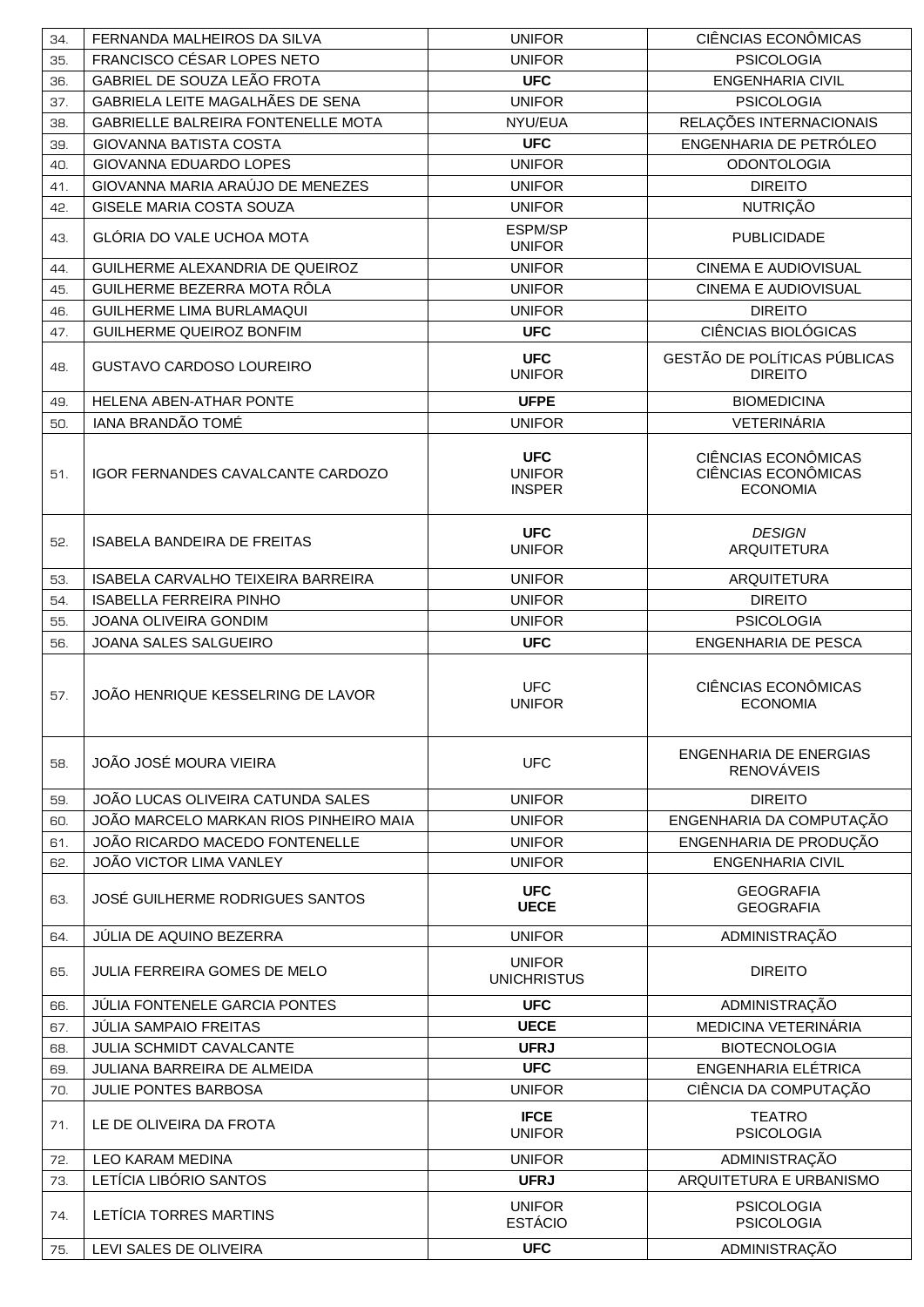| 76.  | LUANA DE CASTRO LEITE BASTOS            | <b>UNIFOR</b>                                                                                                                                                                                 | <b>NUTRIÇÃO</b>                                  |
|------|-----------------------------------------|-----------------------------------------------------------------------------------------------------------------------------------------------------------------------------------------------|--------------------------------------------------|
| 77.  | LUANA LINHARES DA SILVA                 | <b>UNIFOR</b><br><b>UECE</b>                                                                                                                                                                  | <b>PSICOLOGIA</b><br><b>PSICOLOGIA</b>           |
| 78.  | LUCAS BRAIDE SCHRAMM DE MOURA           | <b>UFC</b>                                                                                                                                                                                    | CIÊNCIA DA COMPUTAÇÃO                            |
| 79.  | <b>LUCAS BRASIL ESPANHOL</b>            | <b>UNIFOR</b>                                                                                                                                                                                 | CIÊNCIAS ECONÔMICAS                              |
| 80.  | LUCAS COELHO DE FARIA                   | <b>UNIFOR</b><br><b>INSPER</b>                                                                                                                                                                | <b>CIÊNCIAS ECONÔMICAS</b><br>ADMINISTRAÇÃO      |
| 81.  | LUCAS DE ANDRADE FURTADO GONÇALVES      | <b>UNIFOR</b>                                                                                                                                                                                 | <b>MARKETING</b>                                 |
| 82.  | <b>LUCAS EROSS SALES</b>                | <b>UNIFOR</b>                                                                                                                                                                                 | ENGENHARIA DE PRODUÇÃO                           |
| 83.  | LUISA DE OLIVEIRA JEREISSATI            | <b>UNIFOR</b>                                                                                                                                                                                 | <b>ARQUITETURA</b>                               |
| 84.  | MANUELA DE CASTRO FONTENELLE            | <b>UNIFOR</b>                                                                                                                                                                                 | <b>ODONTOLOGIA</b>                               |
| 85.  | <b>MARCELA AGUIAR VILLAR</b>            | -University of Texas at Austin<br>(UT)<br>-University of Texas at San<br>Antonio (UTSA)<br>-University of Incarnate Word<br>(UIW)<br>-St. Mary's University (STMU)<br>-Baylor University (BU) | <b>PSICOLOGIA</b>                                |
| 86.  | MARCELA PRUDENTE DE ALMEIDA TEIXEIRA    | <b>UNINTA</b><br><b>UNIFOR</b>                                                                                                                                                                | <b>DIREITO</b><br><b>ODONTOLOGIA</b>             |
| 87.  | MARCOS MATOS B.DE ALBUQUERQUE NETO      | <b>UNIFOR</b>                                                                                                                                                                                 | ADMINISTRAÇÃO                                    |
| 88.  | MARIA BEATRIZ CANAMARY OTOCH            | <b>UNIFOR</b><br><b>UNICHRISTUS</b>                                                                                                                                                           | ADMINISTRAÇÃO                                    |
| 89.  | MARIA BEATRIZ FUJITA BITTENCOURT VIANA  | <b>UNIFOR</b>                                                                                                                                                                                 | <b>DIREITO</b>                                   |
| 90.  | MARIA CLARA CALS SILVA FRADIQUE ACCIOLY | <b>UNIFOR</b>                                                                                                                                                                                 | <b>ODONTOLOGIA</b>                               |
| 91.  | MARIA CLARA CHASTINET VASCONCELOS       | <b>UNIFOR</b>                                                                                                                                                                                 | <b>DIREITO</b>                                   |
| 92.  | MARIA CLARA IVO XIMENES                 | <b>UECE</b><br><b>UNIFOR</b>                                                                                                                                                                  | <b>PSICOLOGIA</b><br><b>PSICOLOGIA</b>           |
| 93.  | MARIA DE LOS ANGELES DE PAZ CHACÓN      | <b>UNIFOR</b>                                                                                                                                                                                 | <b>PSICOLOGIA</b>                                |
| 94.  | MARIA EDUARDA BASÍLIO LOPES             | <b>UNIFOR</b>                                                                                                                                                                                 | <b>NUTRIÇÃO</b>                                  |
| 95.  | MARIA EDUARDA VIEIRA PEREIRA            | <b>UFC</b>                                                                                                                                                                                    | <b>PEDAGOGIA</b>                                 |
| 96.  | MARIA FERNANDA ALVES VIANNA             | <b>UNIFOR</b>                                                                                                                                                                                 | <b>PSICOLOGIA</b>                                |
| 97.  | MARIA JÚLIA ARRAIS VASCONCELOS CORREIA  | <b>UNIFOR</b>                                                                                                                                                                                 | <b>DIREITO</b>                                   |
| 98.  | MARIA LUISA BRANDÃO CUNHA               | <b>UFC</b>                                                                                                                                                                                    | ENGENHARIA DE PRODUÇÃO                           |
| 99.  | MARIA RAÍSSA PEREIRA DOS SANTOS         | <b>UNIFOR</b>                                                                                                                                                                                 | <b>PSICOLOGIA</b>                                |
| 100. | MARIANA ALCÂNTARA TAVARES               | <b>UFC</b>                                                                                                                                                                                    | <b>MEDICINA</b>                                  |
| 101. | MARIANA PINHEIRO V. DE ARAÚJO           | <b>UFC</b>                                                                                                                                                                                    | <b>PEDAGOGIA</b>                                 |
| 102. | <b>MARINA BRAUN IGNACIO</b>             | <b>UFC</b>                                                                                                                                                                                    | <b>ENGENHARIA CIVIL</b>                          |
| 103. | MARINA DA SILVA FERREIRA MARINHO        | <b>UNIFOR</b>                                                                                                                                                                                 | <b>DESIGN DE MODA</b>                            |
| 104. | MARINA FONTELES NASPOLINI               | <b>INSPER</b>                                                                                                                                                                                 | ADMINISTRAÇÃO                                    |
| 105. | MÁRIO HENRIQUE B. DE ALBUQUERQUE        | <b>CÁSPER LÍBERO/SP</b>                                                                                                                                                                       | RÁDIO, TV E INTERNET                             |
| 106. | MATEUS PINTO POMPEU DE SOUSA BRASIL     | <b>UNIFOR</b>                                                                                                                                                                                 | VETERINÁRIA                                      |
| 107. | MILENA MARIA QUIXADÁ PALÁCIO            | <b>UNIFOR</b>                                                                                                                                                                                 | <b>DIREITO</b>                                   |
| 108. | MUCIO BEZERRA BANDEIRA DE MELO NETO     | <b>UNIFOR</b>                                                                                                                                                                                 | <b>MARKETING</b>                                 |
| 109. | NICOLE MARIA CERQUEIRA NERI             | <b>UFC</b>                                                                                                                                                                                    | <b>JORNALISMO</b>                                |
| 110. | PEDRO ALENCAR ARARIPE ALMEIDA           | <b>UNIFOR</b>                                                                                                                                                                                 | ADMINISTRAÇÃO                                    |
| 111. | PEDRO BEZERRA                           | <b>UNIFOR</b>                                                                                                                                                                                 | <b>ARQUITETURA</b>                               |
| 112. | PEDRO CUNHA CARNEIRO LEÃO               | <b>UNIFOR</b>                                                                                                                                                                                 | CIÊNCIAS ECONOMICAS                              |
| 113. | PEDRO LUCAS ARAGÃO VASCONCELOS          | <b>UFC</b><br><b>UNIFOR</b>                                                                                                                                                                   | ENGENHARIA DE PRODUÇÃO<br>ENGENHARIA DE PRODUÇÃO |
| 114. | PEDRO NEVES METRAN                      | <b>UNIFOR</b>                                                                                                                                                                                 | <b>MEDICINA</b>                                  |